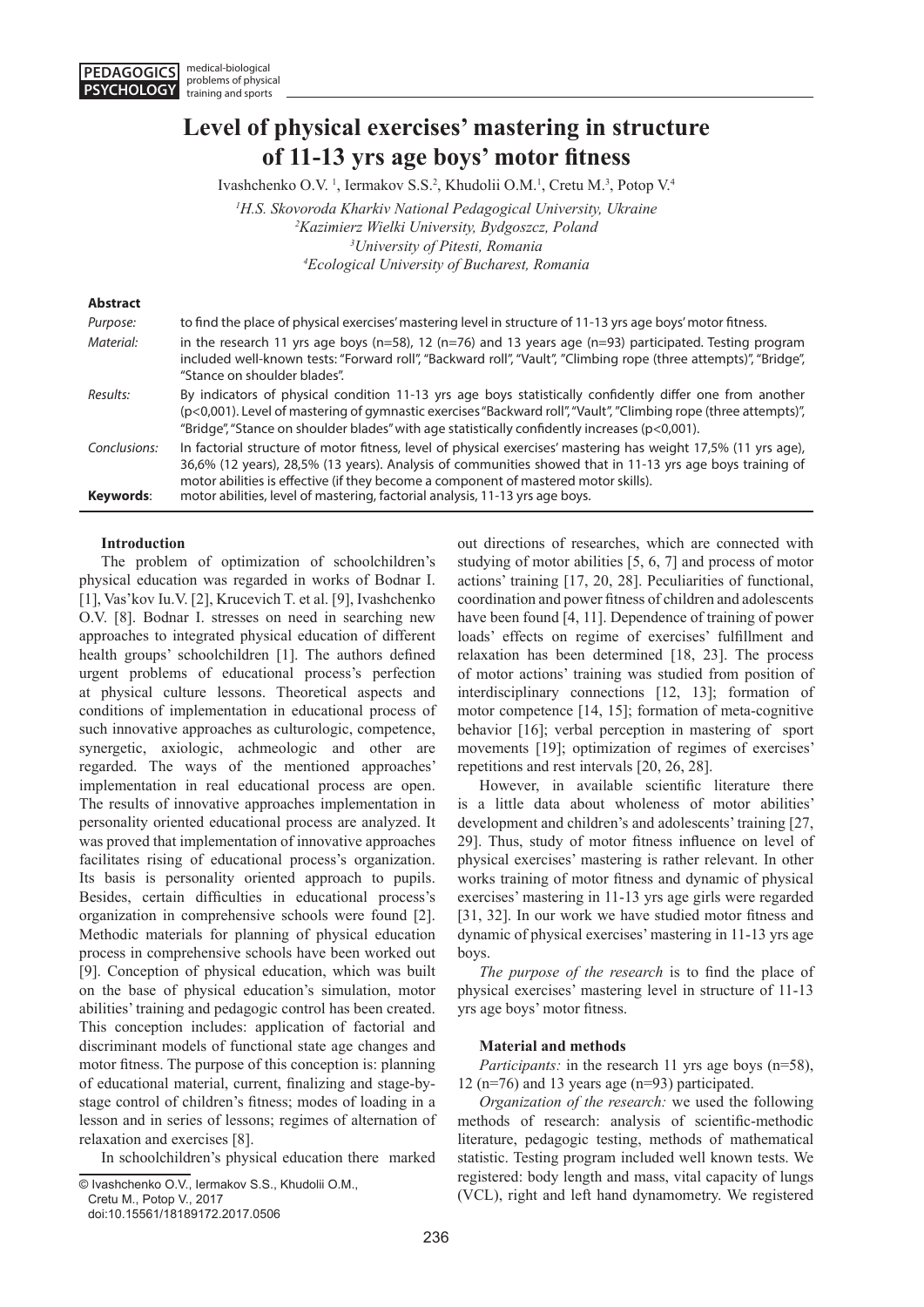

results in the following tests: "Pressing ups", times", "legs' rising in hanging on Sweden wall position, times", "Angle on parallel bars, sec.", "Torso rising in sitting position from lying on back position during 1 min.", "Forward torso rising from sitting position (legs apart), cm", "Hanging on bent arms, sec.", ""Torso rising from lying on abdomen position during 30 sec., times", "Long jump from the sport, cm,", "Throw of filled ball (1 kg) in sitting position", "Shuttle run 4x9 m, sec." [25].

We studied mastering level of exercises: "Forward roll", "Backward roll", "Vault", "Climbing rope (three attempts)", "Bridge", "Stance on shoulder blades". [27].

*Statistical analysis:* the data were processed with the help of statistical analysis program IBM SPSS 20. The used factorial analysis included implied method of principle components. Method of rotation implied Varimax with normalization of Keiser. For every variable we calculated the following statistics: mean values,standard deviations, Student's t-test for independent samples. The level of mastering was determined as correlation of successful attempts (m) and their general quantity (5):  $p = (m/5)$ x100.

# **Results**

Results of the researches are presented in tables 1-7. By indicators of physical condition 11-13 yrs age boys confidently differ one from another  $(p<0,001)$ . Body length increased by  $8,6\%$ , by  $30,9\%$  — body mass, by 32,33% — vital capacity of lungs, by 39,7% — strength of right hand and by 38,3,8% — strength of left hand.

12 yrs boys show confidently better results than 11 yrs boys in tests: "Chin ups in lying position, times", "Legs' rising, hanging on Sweden wall, times", "Angle on parallel bars, sec., times", "Forward torso bending in sitting position (legs apart), cm", "Hanging on bent arms, sec.", "Torso rising from lying on abdomen position during 30 sec., times", "Long jump from the spot, cm", "Throw of filled ball (1 kg) from sitting position, cm".

13 yrs boys show confidently better results in the following tests: "Pressing ups, times", "Chin ups, times", "Legs' rising, hanging on Sweden wall, times", "Angle on parallel bars, sec., times", "Torso rising from position lying on back during 1 minute, times", "Torso rising from lying on abdomen position during 30 sec., times", "Long jump from the spot, cm", "Throw of filled ball (1 kg) from

**Table 1. T**esting results of 11-13 yrs boys

| N <b>o</b>     |                                  |     |    |          |        | <b>Difference</b>     |              |         |
|----------------|----------------------------------|-----|----|----------|--------|-----------------------|--------------|---------|
|                | <b>Description of parameters</b> | Age | N  | X        | m      | of mean               | t            | P       |
| N <sub>2</sub> |                                  |     |    |          |        | values                |              |         |
|                |                                  | 11  | 58 | 143,172  | ,857   | $-7,182$ <sup>*</sup> | $-5,654*$    | < 0,001 |
| $\mathbf{1}$   | Height, cm                       | 12  | 76 | 150,355  | ,896   | $-5,225$ **           | $-4,581$ **  | < 0,001 |
|                |                                  | 13  | 93 | 155,580  | ,726   | $-12,408***$          | $-10,866***$ | < 0,001 |
|                |                                  | 11  | 58 | 35,586   | ,955   | $-6,716$              | $-4,616$     | < 0, 01 |
| 2              | Body mass, kg                    | 12  | 76 | 42,302   | 1,040  | $-4,288$              | $-2,889$     | < 0,001 |
|                |                                  | 13  | 93 | 46,591   | 1,038  | $-11,005$             | $-7,257$     | < 0,001 |
|                |                                  | 11  | 58 | 1722,413 | 45,951 | $-285,480$            | $-4,904$     | < 0,01  |
| 3              | VCL, cm3                         | 12  | 76 | 2007,894 | 36,838 | $-270,599$            | $-5,055$     | < 0,001 |
|                |                                  | 13  | 93 | 2278,494 | 37,880 | $-556,080$            | $-9,245$     | < 0,001 |
|                |                                  | 11  | 58 | 18,448   | ,360   | $-3,485$              | $-4,220$     | < 0, 01 |
| 4              | Right hand dynamometry, kg       | 12  | 76 | 21,934   | ,667   | $-3,850$              | $-4,031$     | < 0,001 |
|                |                                  | 13  | 93 | 25,784   | ,670   | $-7,336$              | $-8,189$     | < 0,001 |
|                |                                  | 11  | 58 | 17,586   | ,646   | $-2,295$              | $-2,319$     | < 0.05  |
| 5              | Left hand dynamometry, kg        | 12  | 76 | 19,881   | ,710   | $-4,441$              | $-4,536$     | < 0,001 |
|                |                                  | 13  | 93 | 24,322   | ,668   | $-6,736$              | $-6,814$     | < 0,001 |
|                |                                  | 11  | 58 | 20,224   | ,679   | $-1,657$              | $-1,416$     | >0,05   |
| 6              | Pressing ups, times              | 12  | 76 | 21,881   | ,881   | $-2,828$              | $-2,224$     | < 0,05  |
|                |                                  | 13  | 93 | 24,709   | ,895   | $-4,485$              | $-3,572$     | < 0,001 |
|                |                                  | 11  | 58 | 1,758    | ,184   | $-0.438$              | $-1,455$     | >0,05   |
| 7              | Chin ups, times                  | 12  | 76 | 2,197    | ,222   | $-1,361$              | $-3,572$     | < 0,001 |
|                |                                  | 13  | 93 | 3,559    | ,292   | $-1,800$              | $-4,517$     | < 0,001 |
|                | Legs' rising, hanging on         | 11  | 58 | 4,758    | ,394   | $-0440$               | $-073$       | >0,05   |
| 8              | Sweden wall, times               | 12  | 76 | 4,802    | ,431   | $-2,810$              | $-4,647$     | < 0,001 |
|                |                                  | 13  | 93 | 7,612    | ,417   | $-2,854$              | $-4,649$     | < 0,001 |
|                | Angle on parallel bars, sec.,    | 11  | 58 | 1,206    | ,211   | ,009                  | ,035         | >0,05   |
| 9              | times                            | 12  | 76 | 1,197    | ,177   | $-0.609$              | $-2,294$     | < 0,05  |
|                |                                  | 13  | 93 | 1,806    | ,191   | ,599                  | 2,039        | < 0.05  |
|                | Torso rising from position       | 11  | 58 | 39,000   | ,736   | ,592                  | ,617         | >0,05   |
| 10             | lying on back during 1 minute,   | 12  | 76 | 38,407   | ,621   | $-5,151$              | $-5,615$     | < 0,001 |
|                | times                            | 13  | 93 | 43,559   | ,655   | $-4,559$              | $-4,497$     | < 0,001 |
|                | Forward torso bending in         | 11  | 58 | 4,051    | ,380   | $-1,448$              | $-2,728$     | < 0.01  |
| 11             | sitting position (legs apart),   | 12  | 76 | 5,500    | ,361   | 2,231                 | 5,305        | < 0,001 |
|                | cm                               | 13  | 93 | 3,268    | ,239   | ,782                  | 1,835        | >0,05   |
|                |                                  | 11  | 58 | 5,327    | ,692   | $-1,646$              | $-1,368$     | >0,05   |
| 12             | Hanging on bent arms, sec        | 12  | 76 | 6,973    | ,907   | $-2,563$              | $-1,996$     | < 0,05  |
|                |                                  | 13  | 93 | 9,537    | ,893   | $-4,210$              | $-3,348$     | < 0,001 |
|                |                                  |     |    |          |        |                       |              |         |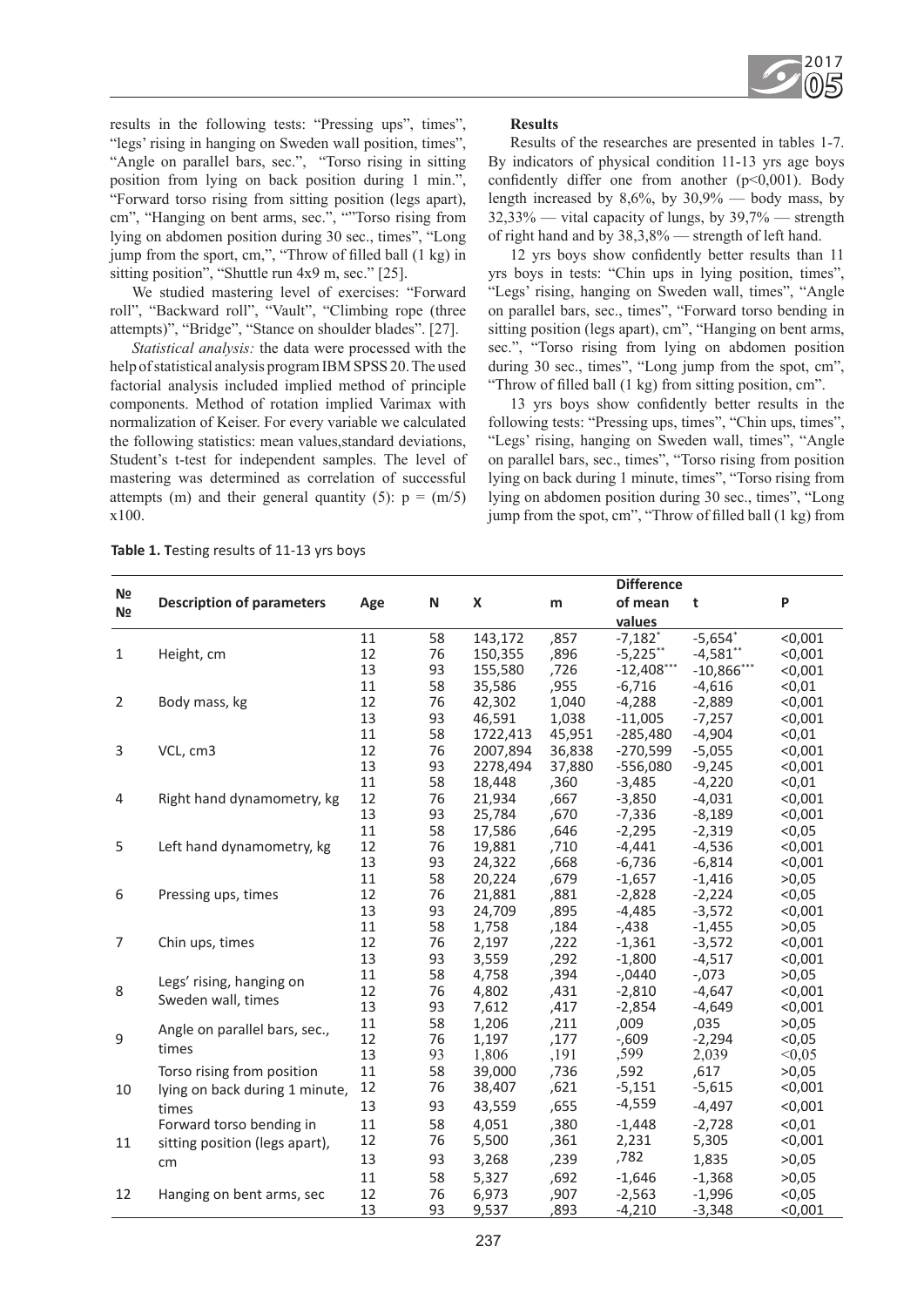

**Table 1** (Continued)

|                |                                  |          |          |                  |                | <b>Difference</b>      |                      |                    |
|----------------|----------------------------------|----------|----------|------------------|----------------|------------------------|----------------------|--------------------|
| N <sub>2</sub> | <b>Description of parameters</b> | Age      | N        | X                | m              | of mean                | t                    | P                  |
| N <sub>2</sub> |                                  |          |          |                  |                | values                 |                      |                    |
|                | Torso rising from lying on       | 11       | 58       | 19,137           | ,399           | $-1,809$               | $-2,638$             | < 0,005            |
| 13             | abdomen position during 30       | 12       | 76       | 20,947           | ,515           | $-4,783$               | $-6,704$             | < 0,001            |
|                | sec., times                      | 13       | 93       | 25,731           | ,488           | $-6,593$               | $-9,494$             | < 0,001            |
|                |                                  | 11       | 58       | 144.913          | 2,282          | $-5,217$               | $-1.831$             | >0.05              |
| 14             | Long jump from the spot, cm      | 12       | 76       | 150,131          | 1,779          | $-16,513$              | $-7,678$             | < 0.001            |
|                |                                  | 13       | 93       | 166,645          | 1,290          | $-21,731$              | $-8,935$             | < 0,001            |
|                | Throw of filled ball (1 kg) from | 11       | 58       | 209,396          | 5,283          | $-57,313$              | $-6,838$             | < 0,001            |
| 15             | sitting position, cm             | 12       | 76       | 266,710          | 6,109          | $-69,633$              | $-9,435$             | < 0,001            |
|                |                                  | 13       | 93       | 336,344          | 4,427          | $-126,947$             | $-18,163$            | < 0.001            |
|                |                                  | 11       | 58       | 11,667           | ,101           | ,140                   | 1,016                | >0,05              |
| 16             | Shuttle run, 4x9 m, sec.         | 12       | 76       | 11,526           | ,093           | ,119                   | ,107                 | >0,05              |
|                |                                  | 13       | 93       | 11,406           | 1,010          | ,260                   | ,203                 | >0.05              |
|                | Forward roll, level of           | 11       | 58       | 80,689           | 2,252          | $-9,047$               | $-3,126$             | < 0,002            |
| 17             | mastering                        | 12       | 76       | 89,736           | 1,854          | $-3,596$               | $-1,537$             | >0,05              |
|                |                                  | 13       | 93       | 93,333           | 1,477          | $-12,643$              | $-4,900$             | < 0.001            |
|                | Backward roll, level of          | 11       | 58       | 64,931           | 2,926          | $-14,016$              | $-3,557$             | < 0,001            |
| 18             | mastering                        | 12       | 76       | 78,947           | 2,619          | $-9,654$               | $-2,877$             | < 0,005            |
|                |                                  | 13<br>11 | 93<br>58 | 88,602<br>72,069 | 2,149          | $-23,671$<br>$-18,983$ | $-6,631$<br>$-6,362$ | < 0,001<br>< 0.001 |
| 19             | Vault, level of mastering        | 12       | 76       | 91,052           | 2,553<br>1,732 | $-775$                 | $-299$               | >0.05              |
|                |                                  | 13       | 93       | 91,828           | 1,865          | $-19,758$              | $-6,362$             | < 0,001            |
|                |                                  | 11       | 58       | 68,620           | 3,482          | $-16,379$              | $-3,995$             | < 0.05             |
| 20             | Climbing rope (three             | 12       | 76       | 85,000           | 2,402          | $-1,236$               | $-0.335$             | >0,05              |
|                | attempts), level of mastering    | 13       | 93       | 86,236           | 2,700          | $-17,615$              | $-4,015$             | < 0.001            |
|                |                                  | 11       | 58       | 82,069           | 3,432          | $-11,878$              | $-3,388$             | < 0.002            |
| 21             | Bridge, level of mastering       | 12       | 76       | 93,947           | 1,590          | 3,839                  | 1,445                | >0.05              |
|                |                                  | 13       | 93       | 90,107           | 2,019          | $-8,038$               | $-2,158$             | < 0.05             |
|                |                                  | 11       | 58       | 85,517           | 2,243          | $-2,903$               | $-0.986$             | >0.05              |
| 22             | Stance on shoulder blades,       | 12       | 76       | 88,421           | 1,919          | $-4,267$               | $-1,614$             | >0.05              |
|                | level of mastering               | 13       | 93       | 92,688           | 1,803          | $-7,170$               | $-2,481$             | < 0.05             |

\* comparison of 11-12 years; \*\* comparison of 12-13 years; \*\*\* comparison of 11-13 years

|  | Table 2. Matrix of factorial analysis of 11 yrs boys' testing. Rotation method: Varimax with Keiser's normalization |
|--|---------------------------------------------------------------------------------------------------------------------|
|--|---------------------------------------------------------------------------------------------------------------------|

| N <sub>2</sub> |                                                                      | Component |              |          |      |      |          |                |
|----------------|----------------------------------------------------------------------|-----------|--------------|----------|------|------|----------|----------------|
| N <sub>2</sub> | <b>Description of parameters</b>                                     | 1         | $\mathbf{2}$ | 3        | 4    | 5    | 6        | h <sub>2</sub> |
| $\mathbf{1}$   | VCL, cm3                                                             |           | ,778         |          | ,379 |      |          | ,803           |
| 2              | Right hand dynamometry, kg                                           |           | ,702         | ,343     | ,318 |      |          | ,827           |
| 3              | Left hand dynamometry, kg                                            |           |              |          | ,741 |      |          | ,633           |
| 4              | Pressing ups, times                                                  |           | ,530         | $-0.606$ |      |      |          | ,784           |
| 5              | Chin ups, times                                                      |           | ,373         | $-693$   |      |      |          | ,788           |
| 6              | Legs' rising, hanging on Sweden wall, times                          | ,706      |              |          |      |      |          | ,577           |
| 7              | Angle on parallel bars, sec., times                                  | ,803      |              |          |      |      | $-0.346$ | ,897           |
| 8              | Torso rising from position lying on back during 1<br>minute, times   | ,534      | $-.472$      |          | ,326 |      |          | ,719           |
| 9              | Forward torso bending in sitting position (legs<br>apart), cm        | ,777      |              |          |      |      |          | ,706           |
| 10             | Hanging on bent arms, sec                                            | ,664      | $-0.329$     |          |      |      | ,310     | ,747           |
| 11             | Torso rising from lying on abdomen position<br>during 30 sec., times |           | $-0.368$     |          |      | ,635 |          | ,639           |
| 12             | Long jump from the spot, cm                                          | ,569      | $-0.382$     |          |      | ,305 | -,449    | ,854           |
| 13             | Throw of filled ball (1 kg) from sitting position,<br><sub>cm</sub>  | ,725      |              |          |      |      |          | ,602           |
| 14             | Shuttle run, 4x9 m, sec.                                             | ,627      |              |          |      |      |          | ,510           |
| 15             | Forward roll, level of mastering                                     | ,657      |              |          |      |      | $-0.378$ | ,601           |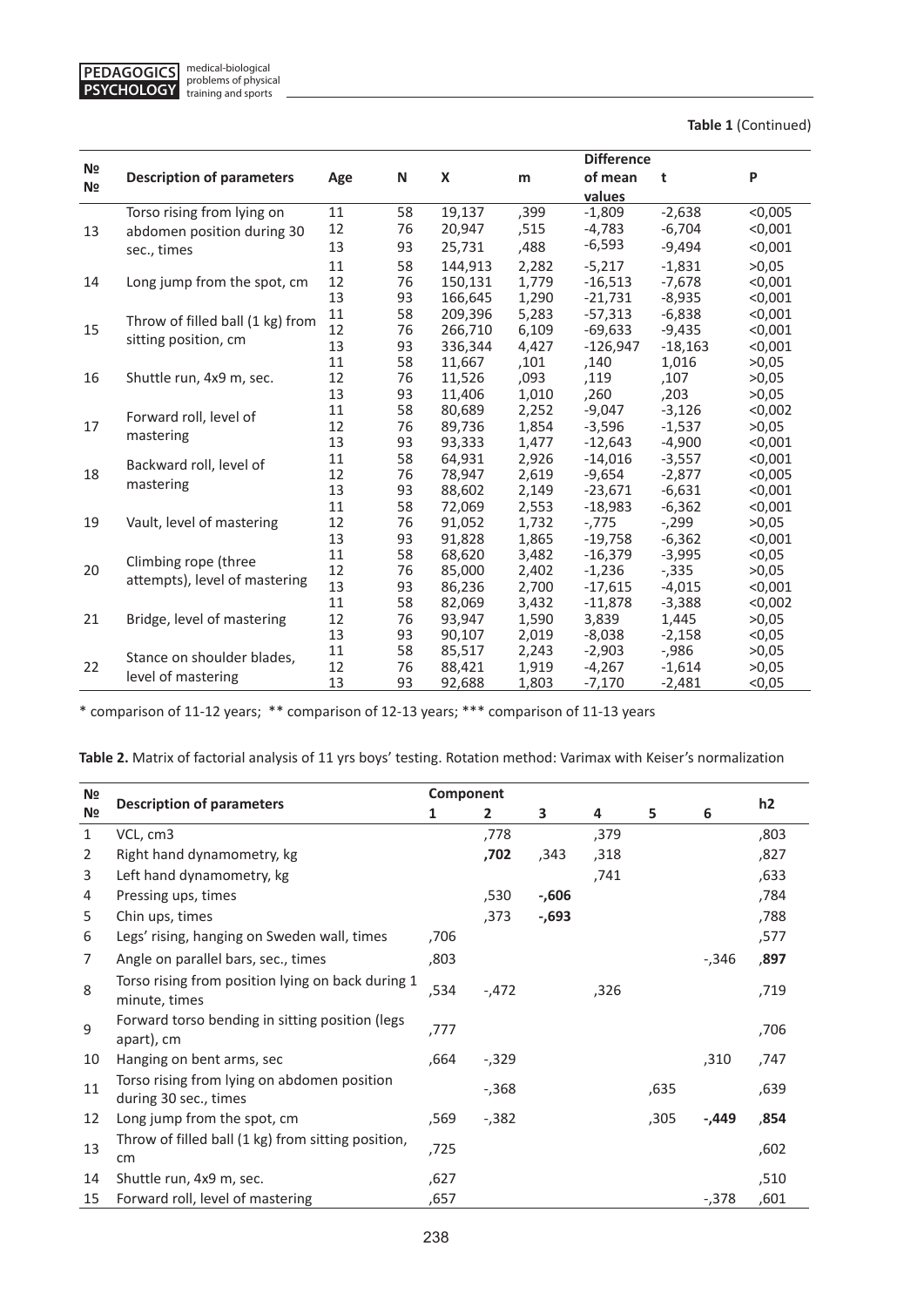

# **Table 2** (Continued)

| N <sub>2</sub> |                                                       |      | Component |      |                |      |   |      |
|----------------|-------------------------------------------------------|------|-----------|------|----------------|------|---|------|
| N <sub>2</sub> | <b>Description of parameters</b>                      |      | 2         | 3    | $\overline{a}$ | 5    | 6 | h2   |
| 16             | Backward roll, level of mastering                     |      |           | ,446 |                | .615 |   | ,750 |
| 17             | Vault, level of mastering                             | ,759 |           |      |                |      |   | ,685 |
| 18             | Climbing rope (three attempts), level of<br>mastering | .778 |           |      |                |      |   | ,750 |
| 19             | Bridge, level of mastering                            | ,834 |           |      |                |      |   | ,815 |
| 20             | Stance on shoulder blades, level of mastering         | ,850 |           |      |                |      |   | ,860 |
| 21             | Bridge, level of mastering                            | ,532 | .412      | .366 | $-.390$        |      |   | ,759 |
| 22             | Stance on shoulder blades, level of mastering         | ,736 |           |      |                |      |   | ,706 |

**Table 3.** Full explained dispersion

|                | Interpretation                         | Sum of squares of rotation loads |                     |  |  |  |
|----------------|----------------------------------------|----------------------------------|---------------------|--|--|--|
| Component      |                                        | % of dispersion                  | <b>Cumulative %</b> |  |  |  |
| 1              | Level of mastering and motor fitness   | 17,505                           | 17,505              |  |  |  |
| 2              | Physical condition                     | 17,108                           | 34,613              |  |  |  |
| 3              | Strength of hand                       | 13,390                           | 48,003              |  |  |  |
| $\overline{4}$ | Functional state of respiratory system | 8,954                            | 56,957              |  |  |  |
| 5              | Motor coordination                     | 8,896                            | 65,853              |  |  |  |
| 6              | Static power                           | 6,920                            | 72,773              |  |  |  |

| N <sub>2</sub> | <b>Description of parameters</b>                                  |          | Компонента     |          |                |                |  |
|----------------|-------------------------------------------------------------------|----------|----------------|----------|----------------|----------------|--|
| N <sub>2</sub> |                                                                   | 1        | $\overline{2}$ | 3        | $\overline{4}$ | h <sub>2</sub> |  |
| $\mathbf{1}$   | Height, cm                                                        |          |                |          | ,821           | ,781           |  |
| 2              | Body mass, kg                                                     | $-0.364$ |                |          | ,703           | ,719           |  |
| 3              | VCL, cm3                                                          |          | ,533           |          | ,511           | ,588           |  |
| 4              | Right hand dynamometry, kg                                        |          | ,776           | ,300     |                | ,768           |  |
| 5              | Left hand dynamometry, kg                                         |          | ,729           |          |                | ,659           |  |
| 6              | Pressing ups, times                                               | ,632     |                | ,431     |                | ,687           |  |
| 7              | Chin ups, times                                                   | ,761     |                | ,441     |                | ,842           |  |
| 8              | Legs' rising, hanging on Sweden wall, times                       | ,654     |                | ,525     |                | ,783           |  |
| 9              | Angle on parallel bars, sec., times                               | ,455     | ,309           | ,665     |                | ,761           |  |
| 10             | Torso rising from position lying on back during 1 minute, times   | ,806     | ,354           |          |                | ,803           |  |
| 11             | Forward torso bending in sitting position (legs apart), cm        | $-513$   | $-0.609$       |          |                | ,707           |  |
| 12             | Hanging on bent arms, sec                                         | ,549     |                | ,629     |                | ,788           |  |
| 13             | Torso rising from lying on abdomen position during 30 sec., times | .696     |                | ,433     |                | ,723           |  |
| 14             | Long jump from the spot, cm                                       |          |                | ,699     | ,328           | ,613           |  |
| 15             | Throw of filled ball (1 kg) from sitting position, cm             | ,341     |                |          | ,712           | ,640           |  |
| 16             | Shuttle run, 4x9 m, sec.                                          | $-1,596$ | ,438           | $-0.371$ |                | ,708           |  |
| 17             | Forward roll, level of mastering                                  | ,887     |                |          |                | ,812           |  |
| 18             | Backward roll, level of mastering                                 | ,927     |                |          |                | ,902           |  |
| 19             | Vault, level of mastering                                         | ,806     | $-0.315$       |          |                | ,772           |  |
| 20             | Climbing rope (three attempts), level of mastering                | ,858     |                |          |                | ,778           |  |
| 21             | Bridge, level of mastering                                        | ,572     | $-547$         | ,309     |                | ,762           |  |
| 22             | Stance on shoulder blades, level of mastering                     | ,860     |                |          |                | ,817           |  |

**Table 4.** Matrix of actorial analysis of 12 yrs boys' testing. Rotation method: Varimax with Kwiser's normalization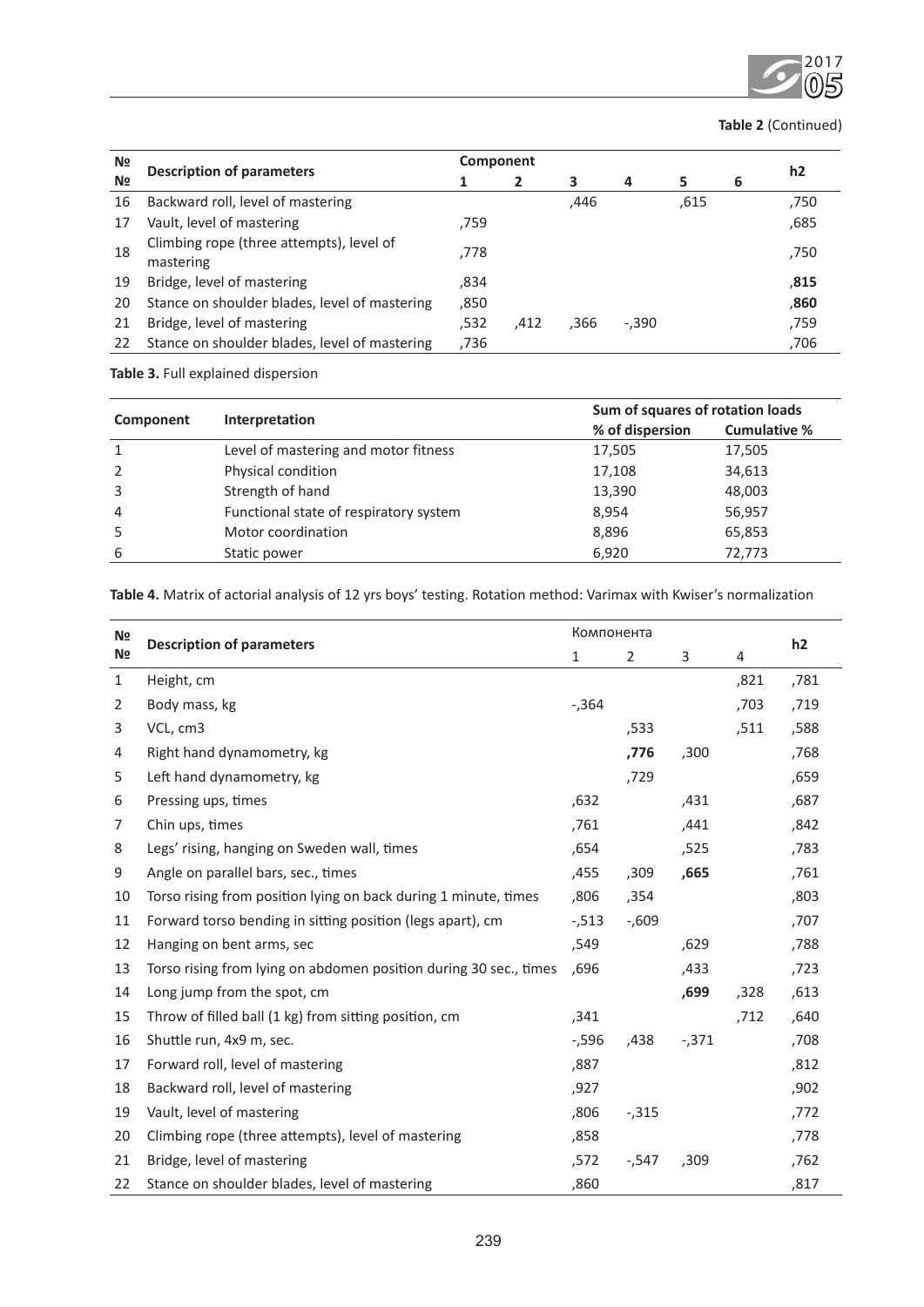# **Table 5.** Full explained dispersion

|                | Interpretation                       | Sum of squares of rotation loads |                     |  |  |  |
|----------------|--------------------------------------|----------------------------------|---------------------|--|--|--|
| Component      |                                      | % of dispersion                  | <b>Cumulative %</b> |  |  |  |
| 1              | Level of mastering and motor fitness | 36,646                           | 36,646              |  |  |  |
| 2              | Physical condition                   | 14,067                           | 50,713              |  |  |  |
| 3              | Speed power                          | 12,639                           | 63,352              |  |  |  |
| $\overline{4}$ | Physical condition                   | 11.255                           | 74,607              |  |  |  |

**Table 6.** Matrix of actorial analysis of 13 yrs boys' testing. Rotation method: Varimax with Kwiser's normalization

| N <sub>2</sub> | <b>Description of parameters</b>                                     | <b>Components</b> |                |          |          |      | h <sup>2</sup> |
|----------------|----------------------------------------------------------------------|-------------------|----------------|----------|----------|------|----------------|
| N <sub>2</sub> |                                                                      | $\mathbf{1}$      | $\overline{2}$ | 3        | 4        | 5    |                |
| 1              | Height, cm                                                           |                   |                | ,706     |          |      | ,656           |
| 2              | Body mass, kg                                                        | $-0.380$          |                | ,762     | $-0.357$ |      | ,856           |
| 3              | VCL, cm3                                                             |                   | ,381           | ,501     | $-486$   |      | ,668           |
| 4              | Right hand dynamometry, kg                                           |                   |                | ,937     |          |      | ,901           |
| 5              | Left hand dynamometry, kg                                            |                   |                | ,950     |          |      | ,921           |
| 6              | Pressing ups, times                                                  | ,424              | ,666           |          |          | ,314 | ,737           |
| 7              | Chin ups, times                                                      | ,388              | ,699           |          |          |      | ,810           |
| 8              | Legs' rising, hanging on Sweden wall, times                          | ,345              | ,766           |          |          |      | ,795           |
| 9              | Angle on parallel bars, sec., times                                  |                   | ,791           |          |          |      | ,792           |
| 10             | Torso rising from position lying on back during 1 minute,<br>times   | ,376              | ,680           |          |          |      | ,800           |
| 11             | Forward torso bending in sitting position (legs apart), cm           |                   |                | $-0.325$ | ,821     |      | ,813           |
| 12             | Hanging on bent arms, sec                                            |                   | ,728           |          |          | ,380 | ,858           |
| 13             | Torso rising from lying on abdomen position during 30<br>sec., times | ,697              | ,569           |          |          |      | ,814           |
| 14             | Long jump from the spot, cm                                          | ,347              | ,582           |          |          |      | ,595           |
| 15             | Throw of filled ball (1 kg) from sitting position, cm                | ,334              |                |          |          | ,796 | ,797           |
| 16             | Shuttle run, 4x9 m, sec.                                             |                   |                |          |          | ,463 | ,260           |
| 17             | Forward roll, level of mastering                                     | ,904              |                |          |          |      | ,883           |
| 18             | Backward roll, level of mastering                                    | ,889              |                |          |          |      | ,858           |
| 19             | Vault, level of mastering                                            | ,886              |                |          |          |      | ,895           |
| 20             | Climbing rope (three attempts), level of mastering                   | ,881              |                |          |          |      | ,876           |
| 21             | Bridge, level of mastering                                           | ,794              |                |          |          |      | ,822           |
| 22             | Stance on shoulder blades, level of mastering                        | ,909              |                |          |          |      | ,917           |

**Table 7.** Full explained dispersion

|                |                                      | Sum of squares of rotation loads |              |  |  |  |
|----------------|--------------------------------------|----------------------------------|--------------|--|--|--|
| Component      | Interpretation                       | % of dispersion                  | Cumulative % |  |  |  |
|                | Level of mastering and motor fitness | 28,497                           | 28,497       |  |  |  |
| $\mathcal{P}$  | Strength of abdomen mucles           | 20,299                           | 48,796       |  |  |  |
| 3              | Physical condition                   | 16,126                           | 64,922       |  |  |  |
| $\overline{4}$ | Flexibility                          | 6,994                            | 71,916       |  |  |  |
|                | Speed power                          | 6,821                            | 78,737       |  |  |  |

sitting position, cm"., "Shuttle run 4x9 m, sec".

The level of mastering the exercises "Forward roll", "Backward roll", "Vault", "Climbing rope (three attempts)", "Bridge", "Stance on shoulder blades" statistically confidently increases with age  $(p<0,001)$  (see table 1).

Thus, in 11-13 yrs age boys we noted positive dynamic of physical condition, motor abilities and gymnastic

exercises' mastering level indicators.

For specifying motor fitness influence on physical exercises' mastering level we fulfilled factorial analysis.

Results of factorial analysis are given in tables 1-7. Inthe process of analysis in 11 yrs boys we marled out six factors, which explain 72,773% of total dispersion (see table 2-3).

Factor 1 has the highest weight (21,735%) and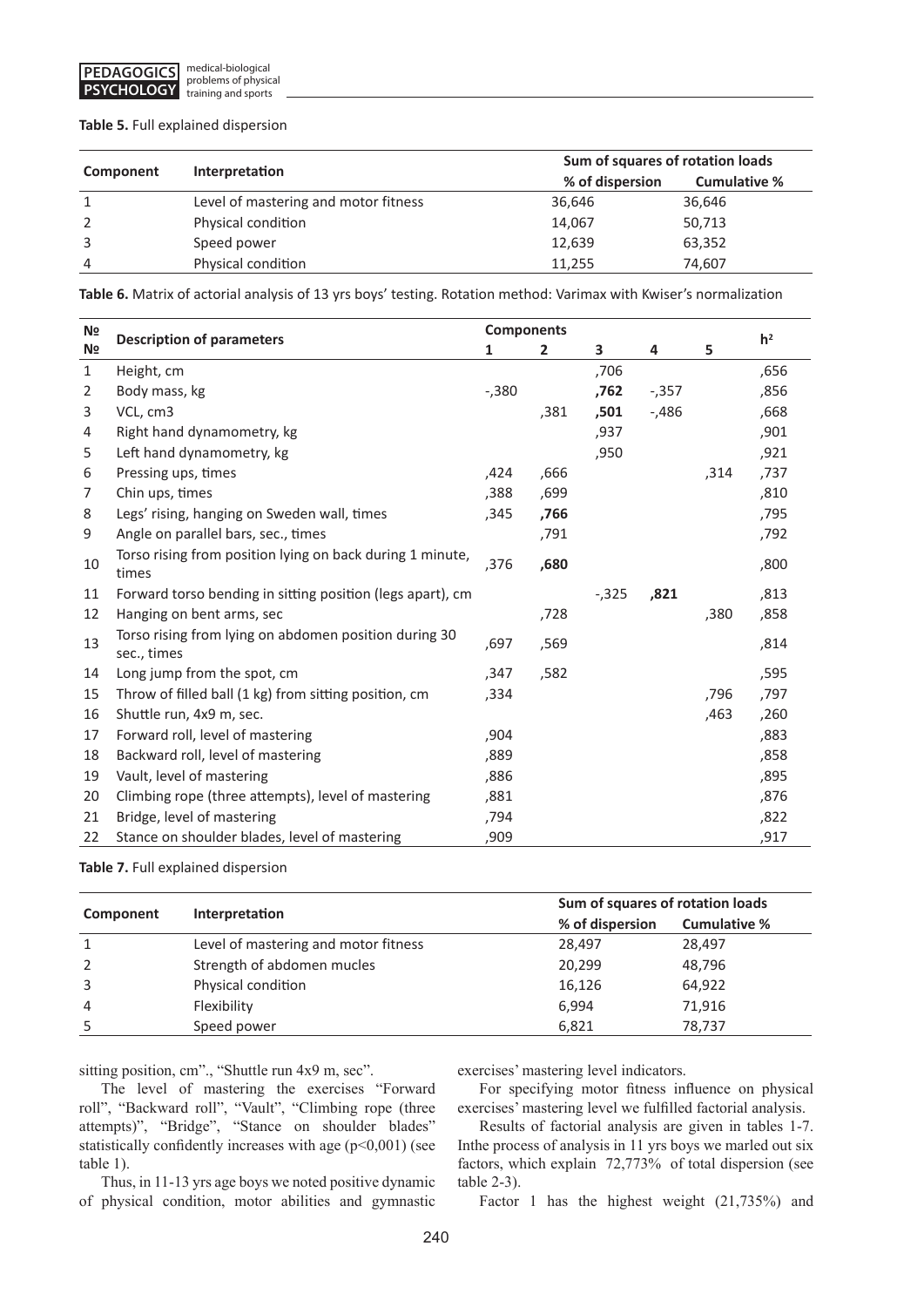

correlates with the following tests' results:

- Climbing rope (three attempts), level of mastering.
- Vault, level of mastering, 834.
- Backward roll, level of mastering, 778.

The factor was named level of mastering and motor fitness.

Factor 2 has weight 17,108% and correlates with the follwing results:

- Height, cm, 778.
- Body mass, kg, ,702.

The factor was named physical condition.

Factor 3 has weight 13,390% and correlates with the following:

- Right hand dynamometry, kg -,606.
- Left hand dynamometry, kg<sub>-</sub>,693.
	- The factor was named hand's strength.

Factor 4 has weight 8,954% and correlates with the followig:

•  $VCL, cm^3 - 0.741$ .

The factor was named functional state of respiratory system.

Factor 5 has weight 8,896% and correlates:

- Forward torso bending in sitting position (legs apart), cm— ,635.
- Shuttle run,  $4x9$  m, sec.—  $,615$ .

The factor was named motor coordination.

Factor 6 has weight 6,920% and correlates with the following tests' results:

Hanging on bent arms, sec.— **-,449**.

The factor was named static power.

Analysis of communities showed that in motor fitness structure of 11 yrs boys the biggest influence is rendered by: "Chin ups— ,897"; "Climbing rope (three attempts), level of mastering.

— ,860; "Hanging on bent arms,— ,854"; "Vault, level of matsrerig— ,815".

Analyzing 12 yrs boys we marked out 4 factors, which explain 74,607% of total indicators' dispersion (see table 4, 5).

Factor 1 has the highest weight (36,646%) and correlates with: .

- • Backward roll, level of mastering— **,927.**
- Forward roll, level of mastering—,887.
- Climbing rope (three attempts), level of mastering -,858.
- Vault, level of matsrerig—, 806.

The factor was named level of mastering and motor fitness.

Factor 2 has weight— 14,067% and correlates with physical condition indicatotrs:

- • Right hand dynamometry, kg **,776.**
- • Left hand dynamometry, kg— **,729.**
- $VCL, cm^3 0.533$ .
- The factor was named physical condition.

Factor 3 has weight— 12,639% and correlates with the following:

- Long jump from the spot, cm— **,699**.
- Angle on parallel bars, sec— , 665.
- • Hanging on bent arms, sec.— **,629**.

The factor was namedspeed power.

Factor 4 has weight— 11,255% and correlates:

- Height, cm— **,821**.
	- • Body mass,— **,703**.

The factor was named physical condition.

Analysis of communities showed that in motor fitness structure of 12 yrs boys the beggest influence is rendered by: "Backward roll, level of mastering— ,902"; "Chin ups, times— ,842"; "Forward roll, level of mastering — ,812".

Analyzing 13 yrs boys we marked out 5 factors, which explain 78,737% of total indicators' dispersion (see table  $6, 7)$ 

Factor 1 has the biggest weight (28,497%).and correlates with the following results:

- Forward roll, level of mastering **,904**.
- **Backward roll, level of mastering .889.**
- Vault, level of matsrerig  $-$ **,886**.
- Climbing rope (three attempts), level of mastering  $-$ **,881.**

The factor was named level of mastering and motor fitness.

Factor 2 has the biggest weight— 20,299% and correlates with the following results:

- Angle on parallel bars,  $\sec = 791$ .
- Leggs' rising on Sweden wall, times— **,766**.
- Hanging on bent arms,  $\sec$   $\frac{728}{6}$ . The factor was named strength og abdomen muscles. Factor 3 has weight— 16,126% and correlates with the following:
- Left hand dynamometry, kg-, 950.
- Right hand dynamometry,  $kg 0.937$ .
- Body mass,  $kg 0.762$ .
- • Height, cm— **,706.**

The factor was named physical condition.

Factor 4 has weight — 6,994% and correlates with the following results:

Forward torso bending in sitting position (legs apart), cm— ,821.

The factor was named flexibility.

Factor 5 has weight — 6,821% and correlated with the following tests' results:

Throw of filled (1 kg) ball from sitting position, cm — ,796.

The factor characterizes speed power.

Analysis of communities showed that motor fitness of 13 yrs. boys is influenced to the largest extent: "Left hand dynamometry, kg — ,921"; "Vault, level of mastering— ,895"; "Stance on shoulder blades, level of mastering— ,917; "Forward roll, level of mastering — ,883".

# **Discussion**

In our work we studied assumption about wholeness of motor abilities processes'development and training from prosition of systemic approach [3, 8]. We found that variation of results in total dispersion of 11-13 yrs boys by 72,773%, 74,607%, 78,737% depends on the regarded factors. Mastering level in factorial structure has weight 17,505% (11 years), 36,646% (12yeasr), 28,497% (13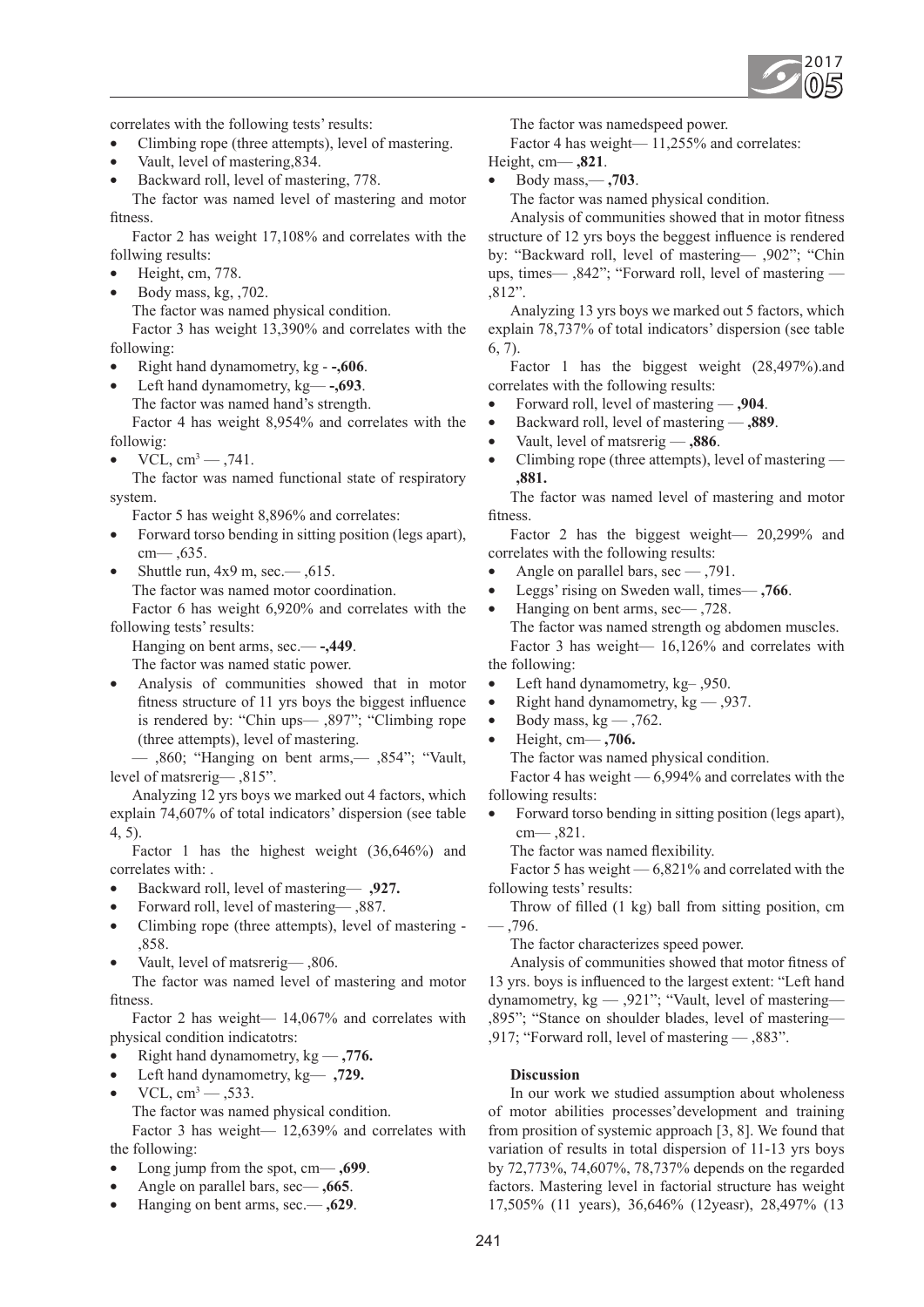years). Alnysis of communities showed that in 11-13 yrs boys develppment of motor abilities is effective is they are a component of the mastered motor skills.

The same dynamic of physical exercises mastering we observed in 11-13 yrs girls. We found that variation of results in total dispersion of 11-13 yrs girls by 81,259%, 79,353%, 71,019% is conditioned by the following factors: physical condition, level of motor abilities and level of physical exercises' mastering. In factorial structure level of physical exercises' mastering has weight 16,435% (11 years), 27,963% (12 years), 17,010% (13 years) [31].

In 11-13 yrs boys we observed higher contribution of mastering level in motor fitness structure.

The presented data supplements the results of Xu X. and Ke F. [30], Repko E. et al. [10], Khudolii O.M. et al. [28].

The conducted factorial analysis permitted to regard development of motor abilities and training as holistic process. It supplements the data of Ivashchenko O. et al. [21], Ivashchenko O. et al. [22] about effectiveness of factorial analysis application in physical education. Analysis of communities in factorial analysis permits to find the role of one or another indicator in factorial structure of the process. It points at demand in application of multidimensional mathematical statistic methods in studing of children's and adolescents' physical education laws [8, 24, 25, 33].

#### **References**

- 1. Bodnar I. *Integrative physical education of different health groups' schoolchildren*. Lviv: LSUPC; 2014. (in Ukrainian)
- 2. Vas'kov IuV. Innovative approaches to organization of comprehensive educational establishments' pupils physical education. *Teoria ta metodika fizichnogo vikhovannia,* 2016;4:5–12. doi:10.17309/tmfv.2016.4.1174 (in Ukrainian)
- 3. Vlasov A, Demichkovs'kij A, Ivashchenko O, Lopat'iev A, Pitin M, P'ianilo Ia, Khudolii O. Systemic approach and mathematical modeling of biological and natural objects and processes. *Fiziko-matematichne modeliuvannia ta informacijni tekhnologii,* 2016;23:17–28. (in Ukrainian)
- 4. Ivashchenko OV, Shepelenko GP. Comparative characteristics of Coordination fitness and power of middle class. *Teoria ta metodika fizichnogo vikhovannia*, 2014;2:22– 30. doi:10.17309/tmfv.2014.2.1096 (in Ukrainian)
- 5. Ivashchenko OV, Mushketa R, Khudolii OM, Iermakov SS. Characteristic force preparedness boys 6–7 grades. *Teoria ta metodika fizichnogo vikhovannia,* 2014;3:17–24. doi:10.17309/tmfv.2014.3.1104 (in Ukrainian)
- 6. Ivashchenko OV, Pashkevich SA, Krinin IuV. Comparative characteristics of functional coordination and force readiness boys 8–9 grades. *Teoria ta metodika fizichnogo vikhovannia*, 2014;2:31–39. doi:10.17309/tmfv.2014.2.1099 (in Ukrainian)
- 7. Ivashchenko OV, Ceslicka M, Khudolii OM, Iermakov SS. Modeling power fitness girls grades 6–7. *Teoria ta metodika fizichnogo vikhovannia*, 2014;3:10–16. doi:10.17309/ tmfv.2014.3.1103 (in Ukrainian)
- 8. Ivashchenko OV. Modelling of physical education students: Monograph. Kharkiv: OVS; 2016. (in Ukrainian)
- 9. Krucevich T, Trachuk S, Napadij A. Planning of physical culture training process for secondary comprehensive schools' pupils. *Teoriia i metodika fizichnogo vikhovannia i*

### **Conclusions**

In 11-13 yrs boys we found positive dynamic of physical condition, indicators of motor abilities' development and mastering level of gymnastic exercises.

We found that variation of results in total dispersion of 11-13 yrs boys by 72,773%, 74,607%, 78,737% depends on the regarded factors. Mastering level in factorial structure has weight 17,505% (11 years), 36,646% (12yeasr), 28,497% (13 years). Analysis of communities in factorial analysis permits to find that in 11-13 yrs boys development of motor abilities is effectice if they are a component of the mastered mototr skills.

## **Acknowledgements**

The study has been fulfilled in compliance with plan of scientific research works of Ministry of education and science, youth and sports of Ukraine by topic 13.04. "Modeling of training process and motor abilities' development in children and adolescents" (2013—2014) (state registration number 0113U002102).

### **Conflict of interests**

The authors declare that there is no conflict of interests.

*sportu,* 2016;1:36–42. (in Ukrainian)

- 10.Repko E, Kozin S, Kostyrko A. Training of pre school age and junior school age children to motor actions on the base of their psychological and physical characteristics on example of rock climbing. *Zdorov'e, sport, reabilitaciia,* 2016; 2:46– 50. (in Ukrainian)
- 11.Khudolii OM, Ivashchenko OV. Features functional coordination force preparedness and girls grades 7–8. *Teoria ta metodika fizichnogo vikhovannia*, 2014;2:15–21. doi:10.17309/tmfv.2014.2.1095
- 12.Al-Ravashdeh Abdel Baset, Kozina ZL, Bazilyuk TA, Ilnickaya AS. Methodic of senior pupils' training to throwing movements on the bases of technology of complex impact on motor and intellectual development. *Pedagogics, psychology, medical-biological problems of physical training and sports,*  2015. 19 (11), 3–10. doi:10.15561/18189172.2015.1101
- 13.Al-Ravashdeh Abdel Baset, Kozina Zh.L., Bazilyuk T.A., Ilnickaya, A.S. Influence of motor skills' training methodic on senior pupils' speed-power and endurance qualities at light athletic trainings with aplication of interdisciplinary connections. *Pedagogics, psychology, medical-biological problems of physical training and sports,* 2015; 19(10):3–10. doi:10.15561/18189172.2015.1001
- 14.Altunsoz IH, Goodway JD. Skiping to motor competence: the influence of project successful kinesthetic instruction for preschoolers on motor competence of disadvantaged preschoolers*. Physical Education and Sport Pedagogy,* 2016;21(4): 366–385. doi:10.1080/17408989.2015.1017453
- 15.Arziutov G, Iermakov S, Bartik P, Nosko M, Cynarski WJ. The use of didactic laws in the teaching of the physical elements involved in judo techniques. *Ido Movement for Culture*, 2016;16(4):21–30. doi:10.14589/ido.16.4.4
- 16.Chatzipanteli A, Digelidis N, Karatzoglidis C, Dean R. A tactical-game approach and enhancement of metacognitive